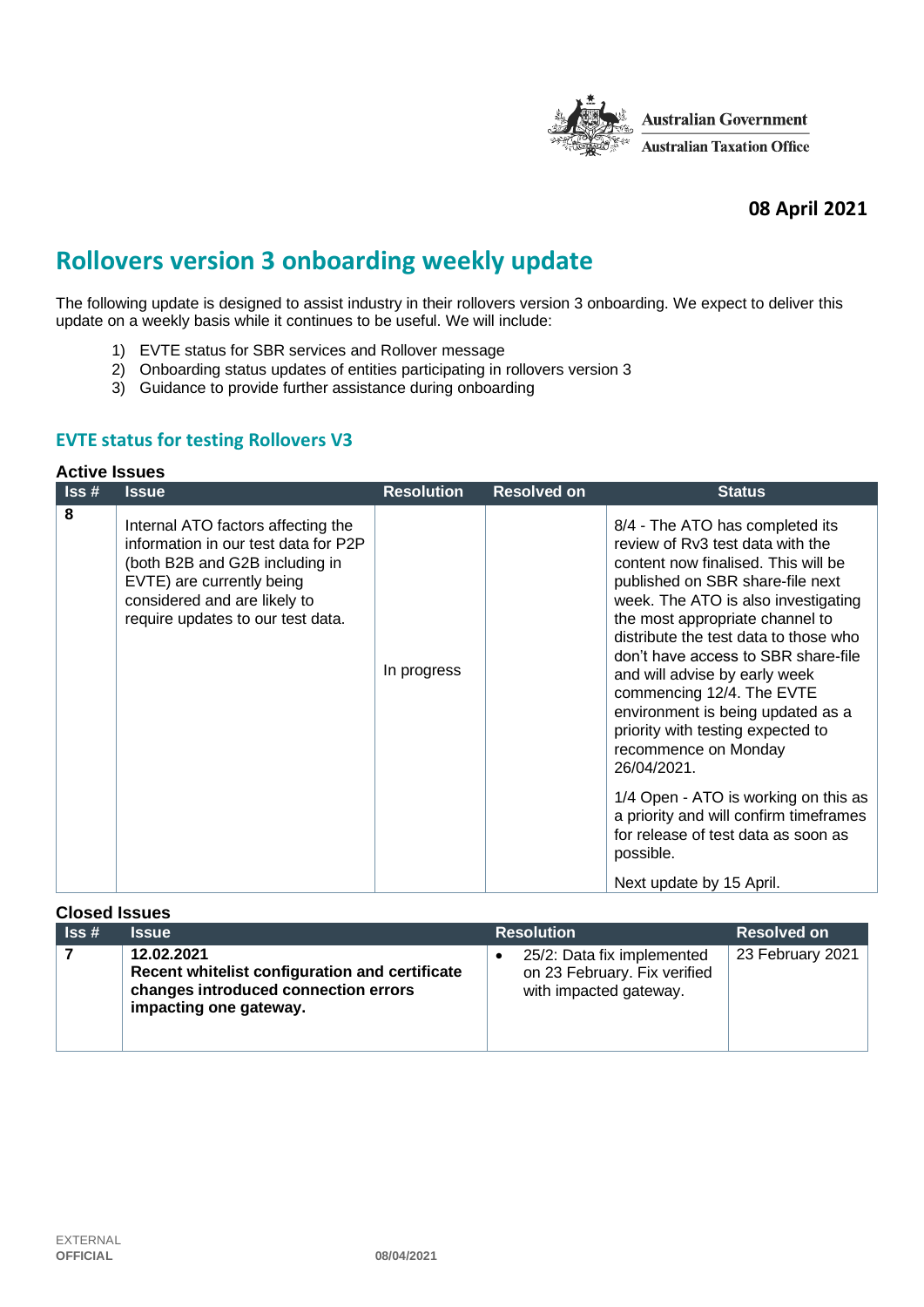| $\bf 6$      | 10.02.2021<br>EPF test scenario for SMSF missing the SMSF<br>Alias in the ebMS header properties<br>Identified through interoperability testing<br>$\bullet$<br>Root cause: EPF code regressed since the<br>٠<br>original EVTE deployment.<br>Issue does not impact EPF test scenarios for<br>٠<br>APRA funds.<br>Code remediation in progress.                                          | Remediation to restore<br>correct code for EPF test<br>scenarios with SMSF test<br>data<br>25/2: Deployed to EVTE on<br>$\bullet$<br>20 February, fix being<br>verified with impacted<br>Gateway<br>2/3: Fix verified. | 20 February 2021            |
|--------------|------------------------------------------------------------------------------------------------------------------------------------------------------------------------------------------------------------------------------------------------------------------------------------------------------------------------------------------------------------------------------------------|------------------------------------------------------------------------------------------------------------------------------------------------------------------------------------------------------------------------|-----------------------------|
| 5            | 4.02.2021<br>RA with SMSF Test scenario was not<br>previously enabled.<br>Test data was enabled 4 February - scenario<br>has been tested successfully.                                                                                                                                                                                                                                   | RA Test scenarios with<br>$\bullet$<br>SMSF data enabled on 4<br>February.                                                                                                                                             | 4 February 2021             |
| 4            | <b>EPF Test Scenarios in EVTE updated with</b><br><b>SMSF</b> data<br>Additional SMSF data for EPF test scenarios<br>$\bullet$<br>circulated to industry representatives (GOM,<br>ASP and gateways currently testing) for<br>review, with no feedback received by 4<br>February 2021.<br>EVTE updated to align with EPF SMSF data<br>$\bullet$<br>shared for consultation on 4 February. |                                                                                                                                                                                                                        | 4 February 2021<br>(hotfix) |
| $\mathbf{3}$ | 29.01.2021<br>[Defect] EVTE Test Harness unavailable on 20<br>Jan 2021 preventing testing of RA<br>Caused by internal environment issue<br>$\bullet$<br>impacting outbound messages.<br>Resolved by the end of the day on 29 Jan<br>$\bullet$<br>2021.                                                                                                                                   | Resolved by the end of the<br>$\bullet$<br>day.                                                                                                                                                                        | 29 January 2021             |
| $\mathbf{2}$ | 15.01.2021<br>[Defect] EPF ContextID greater than 40<br>characters issue<br>Identified through interoperability testing.<br>٠<br>Scenario has been tested successfully with an<br>٠<br>EPF for an APRA fund.                                                                                                                                                                             | EPF ContextID reduced to a $\vert$ 2 February 2021<br>value less than 40<br>characters.                                                                                                                                | (hotfix)                    |
| 1            | 15.12.2021<br>[Defect] RA and RAS sample payloads<br>contained 8 digit TFNs instead of 9 digit TFNs<br>Identified through early review of RA test files<br>$\bullet$<br>provided.<br>Shared with ATO on 15 Dec 2021<br>$\bullet$<br>RA and RAS data change release on 4th Jan to<br>EVTE.                                                                                                | RA and RAS test scenarios<br>updated with 9- digit TFNs.                                                                                                                                                               | 4 January 2021<br>(hotfix)  |

# **EVTE status by test scenario grouping**

|                             | <b>Test scenario group</b>           |            | <b>Status</b>                              |
|-----------------------------|--------------------------------------|------------|--------------------------------------------|
|                             | ATO initiated USM Rollover Request   |            | Not available to test (see active issue 8) |
|                             | Gateway respond to Test 1 with USMOR |            | Not available to test (see active issue 8) |
| EXTERNAL<br><b>OFFICIAL</b> |                                      | 08/04/2021 |                                            |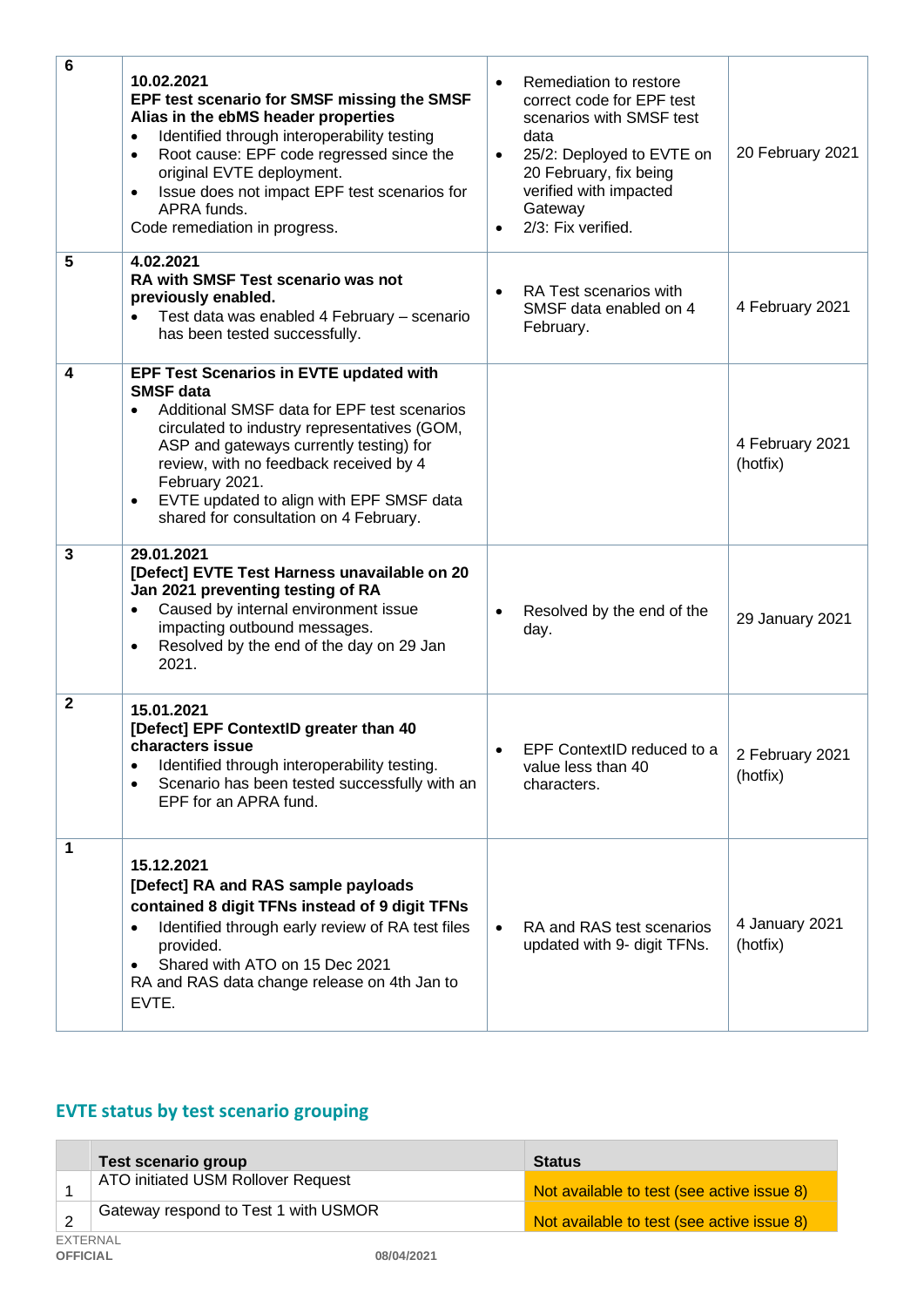| 3              | Gateway initiate USM Rollover Request                  | Not available to test (see active issue 8) |
|----------------|--------------------------------------------------------|--------------------------------------------|
| 4              | ATO respond to Test 3 with USMOR (automatic)           | Not available to test (see active issue 8) |
| 5              | ATO initiate EPF for APRA (no gateway response)        | Not available to test (see active issue 8) |
| 6              | ATO initiate EPF for SMSF (no gateway response)        | Not available to test (see active issue 8) |
| $\overline{7}$ | ATO initiate S20c Request                              | Not available to test (see active issue 8) |
| 8              | Gateway respond to Test 6 with S20c Error Response     | Not available to test (see active issue 8) |
| 9              | ATO initiate RA Request                                | Not available to test (see active issue 8) |
| 10             | Gateway respond to Test 8 with RAER                    | Not available to test (see active issue 8) |
| 11             | Gateway initiate RAS Request                           | Not available to test (see active issue 8) |
| 12             | ATO respond to Test 10 with RASOR (automatic)          | Not available to test (see active issue 8) |
| 13             | ATO initiate RA Request for SMSF                       | Not available to test (see active issue 8) |
| 14             | Gateway respond to Test 8 with RAER for SMSF           | Not available to test (see active issue 8) |
| 15             | Gateway initiate RAS Request for SMSF                  | Not available to test (see active issue 8) |
| 16             | ATO respond to Test 10 with RASOR (automatic) for SMSF | Not available to test (see active issue 8) |

# **EVTE testing progress** *(no change from last update)*

*(Gateway EVTE testing progress reflects completion of the 16 testing groups above)*

- Two gateways have completed testing.
- Three gateways are currently testing
	- One gateway has successfully completed 75% of test scenarios
	- One gateway has successfully completed 63% of test scenarios
	- One gateway has successfully completed 13% of test scenarios
- Gateways yet to commence testing have proposed commencement dates of:
	- Two commencing week of 29 March (not yet started as of Wednesday 31<sup>st</sup> March)
	- One commencing in April

\*This testing has suspended pending resolution of issue 8

# **Gateway to gateway interoperability testing (update provided by GNGB)**

The first two cohorts, consisting of four Gateways, have now completed interoperability testing.

The third cohort consists of seven Gateways with testing commencing on 17 March; 70% of testing has been completed in this cohort.

The fourth and final cohort consisting of eight gateways is due to commence testing on Thursday 15 April. All Gateways will conduct gateway to gateway interoperability testing with one another.

### **EVTE status for SVS and SMSFmemberTICK Service** *(no change from last update)*

- May 2020 Full suite of SVS and SMSF verification services available in EVTE
- Six DSPs have completed EVTE testing and are ready for production whitelisting.
- Four other DSPs are currently testing
- No issues have been identified requiring changes.

# **EVTE release history for testing Rollovers V3** *(no change from last update)*

- Rollover v3 progressively released into EVTE through July to October 2020
- Conformance suite scenarios and test data for RA, RAS and EPF (initial version) was released on 12 December 2020 (standard monthly cycle)